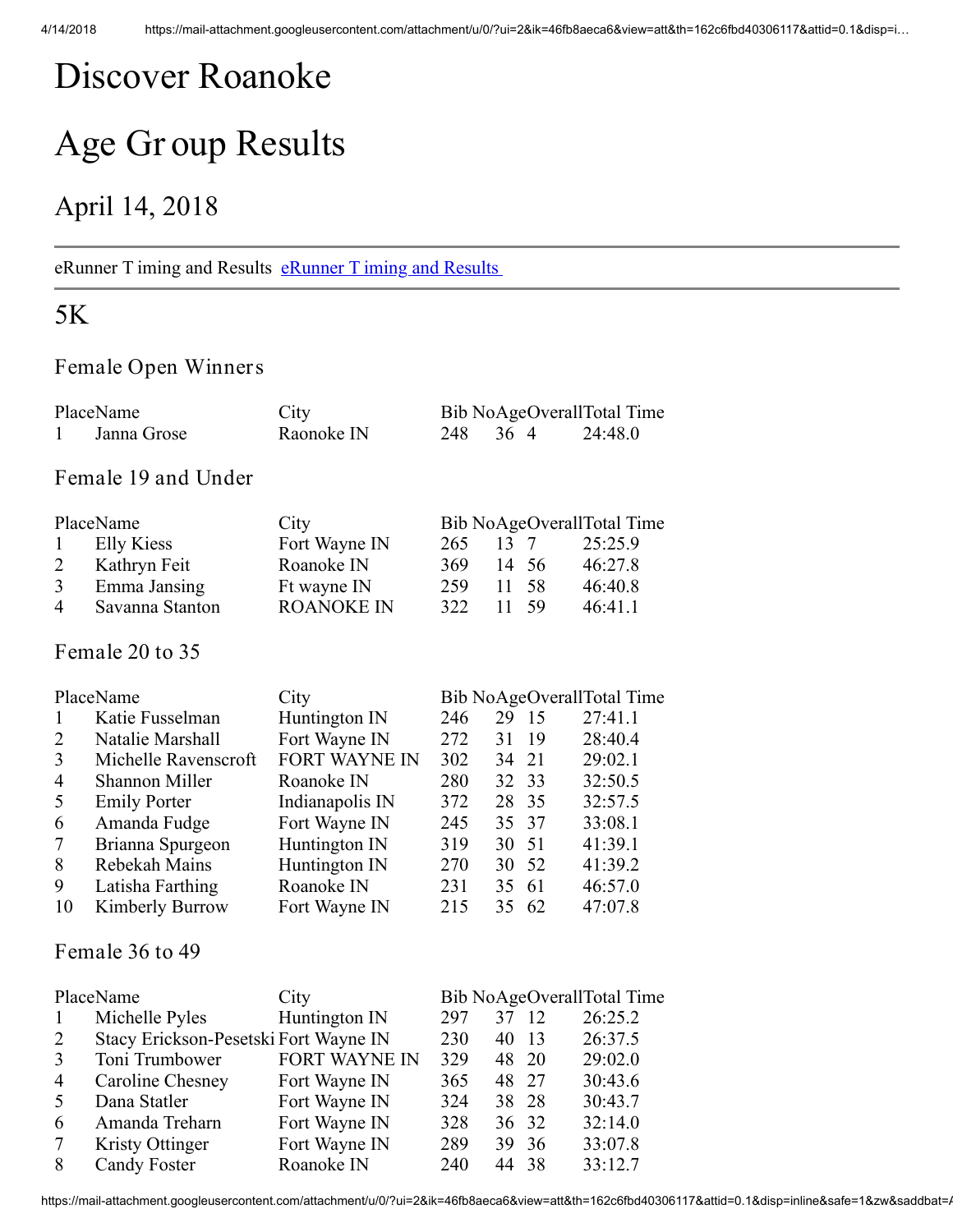| 4/14/2018               |                            |                      |     |                 |    | https://mail-attachment.googleusercontent.com/attachment/u/0/?ui=2&ik=46fb8aeca6&view=att&th=162c6fbd40306117&attid=0.1&disp=i |
|-------------------------|----------------------------|----------------------|-----|-----------------|----|--------------------------------------------------------------------------------------------------------------------------------|
| 9                       | Jennie French              | Fort Wayne IN        | 242 | 38 41           |    | 34:43.3                                                                                                                        |
| 10                      | Megan Engle                | roanoke IN           | 227 | 36 44           |    | 36:18.1                                                                                                                        |
| 11                      | jen poiry                  | roanoke IN           | 295 | 45              | 47 | 39:04.6                                                                                                                        |
| 12                      | Kristy Fisher              | Huntington IN        | 236 | 41              | 49 | 39:24.9                                                                                                                        |
| 13                      | angie bayoneta             | <b>FORT WAYNE IN</b> | 208 | 44              | 50 | 40:45.8                                                                                                                        |
| 14                      | Jacque Jansing             | Ft wayne IN          | 260 | 40              | 53 | 42:17.2                                                                                                                        |
| 15                      | Julie Uecker               | Roanoke IN           | 331 |                 | 55 |                                                                                                                                |
|                         |                            |                      |     | 45              |    | 42:47.8                                                                                                                        |
| 16                      | Connie Feit                | Roanoke IN           | 370 | 38 57           |    | 46:29.3                                                                                                                        |
| 17                      | Tammy Feit                 | Roanoke IN           | 368 | 42 63           |    | 48:22.8                                                                                                                        |
|                         | Female 50 to 64            |                      |     |                 |    |                                                                                                                                |
|                         | PlaceName                  | City                 |     |                 |    | Bib NoAgeOverallTotal Time                                                                                                     |
|                         |                            | <b>FORT WAYNE IN</b> | 250 | 54 26           |    | 30:43.0                                                                                                                        |
| 1                       | Teresa Haydock             |                      |     |                 |    |                                                                                                                                |
| $\overline{c}$          | Becky Zehr                 | Elkhart IN           | 356 | 61              | 39 | 33:24.6                                                                                                                        |
| $\overline{\mathbf{3}}$ | Diane Sheets               | Huntington IN        | 312 | 51              | 46 | 38:03.0                                                                                                                        |
| $\overline{4}$          | Deborah Sladen             | Fort Wayne IN        | 317 | 58 64           |    | 49:54.7                                                                                                                        |
|                         | Female 65 and over         |                      |     |                 |    |                                                                                                                                |
|                         |                            |                      |     |                 |    |                                                                                                                                |
|                         | PlaceName                  | City                 |     |                 |    | Bib NoAgeOverallTotal Time                                                                                                     |
| $\mathbf{1}$            | <b>Betty Nelson</b>        | Columbia City IN     | 287 | 72              | 43 | 36:11.5                                                                                                                        |
| $\overline{2}$          | Linda Colglazier           | New Haven IN         | 219 | 70 65           |    | 50:01.4                                                                                                                        |
|                         | Male Open Winners          |                      |     |                 |    |                                                                                                                                |
|                         |                            |                      |     |                 |    |                                                                                                                                |
|                         | PlaceName                  | City                 |     |                 |    | Bib NoAgeOverallTotal Time                                                                                                     |
| 1                       | Isaiah Clampitt            | Huntington IN        | 361 | 16 <sub>1</sub> |    | 17:18.2                                                                                                                        |
|                         | Male 19 and Under          |                      |     |                 |    |                                                                                                                                |
|                         |                            |                      |     |                 |    |                                                                                                                                |
|                         | PlaceName                  | City                 |     |                 |    | Bib NoAgeOverallTotal Time                                                                                                     |
| 1                       | Caleb Foster               | Roanoke IN           | 239 | 11 16           |    | 28:10.4                                                                                                                        |
|                         |                            |                      |     |                 |    |                                                                                                                                |
|                         | Male 20 to 35              |                      |     |                 |    |                                                                                                                                |
|                         | PlaceName                  | City                 |     |                 |    | Bib NoAgeOverallTotal Time                                                                                                     |
| 1                       | Zach Baker                 | Fort Wayne IN        | 205 | 29 6            |    | 25:06.7                                                                                                                        |
|                         |                            |                      | 298 | 31              | 8  |                                                                                                                                |
| 2                       | <b>Christopher Rakoczy</b> | Huntington IN        |     |                 |    | 25:41.5                                                                                                                        |
| 3                       | Mark Wiley                 | Roanoke IN           | 349 | 29              | 9  | 25:43.6                                                                                                                        |
| 4                       | Neil Zehr                  | Roanoke IN           | 357 | 31              | 17 | 28:26.1                                                                                                                        |
| 5                       | Yanni Stavretis            | Fort Wayne IN        | 367 | 25              | 18 | 28:33.6                                                                                                                        |
| 6                       | Robert Boyd                | Ossian IN            | 210 | 31              | 22 | 29:20.1                                                                                                                        |
| 7                       | Nicholas Cook              | Roanoke IN           | 220 | 31              | 24 | 29:35.1                                                                                                                        |
| 8                       | <b>Travis Neher</b>        | Indianapolis IN      | 371 | 26              | 25 | 30:18.0                                                                                                                        |
| 9                       | Nathan Mains               | Huntington IN        | 269 | 32              | 29 | 30:46.0                                                                                                                        |
| 10                      | Kyle Fluck                 | Huntington IN        | 238 | 30              | 31 | 31:42.9                                                                                                                        |
| 11                      | Jeremy Hudon               | Fort Wayne IN        | 255 | 34 45           |    | 36:33.6                                                                                                                        |
|                         |                            |                      |     |                 |    |                                                                                                                                |
|                         | Male 36 to 49              |                      |     |                 |    |                                                                                                                                |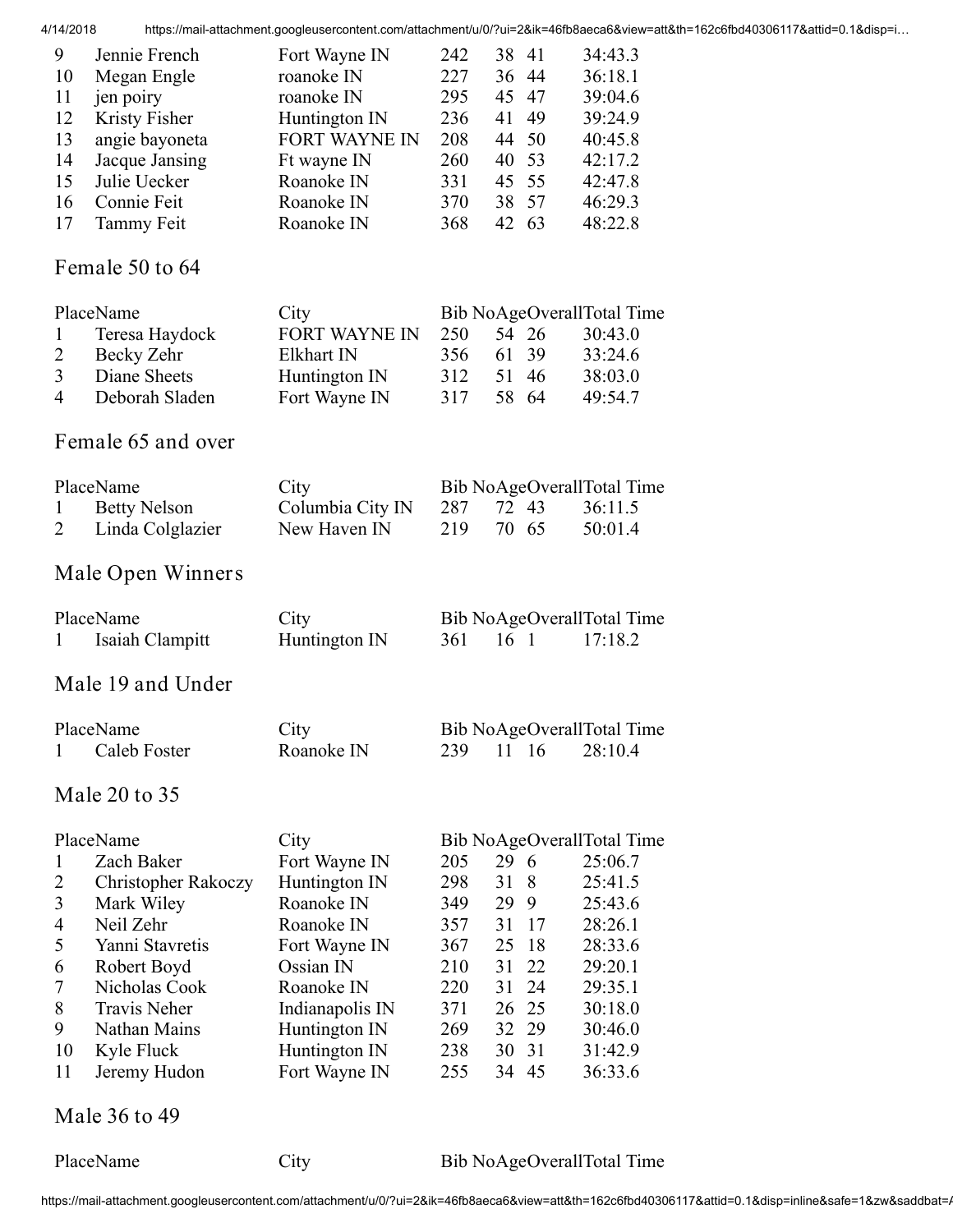4/14/2018 https://mail-attachment.googleusercontent.com/attachment/u/0/?ui=2&ik=46fb8aeca6&view=att&th=162c6fbd40306117&attid=0.1&disp=i…

|                          | Jesus Ferrando   | Roanoke IN           | 233 | 48 2      | 22:01.0 |
|--------------------------|------------------|----------------------|-----|-----------|---------|
| 2                        | Phil Engle       | roanoke IN           | 228 | 37 3      | 24:20.5 |
| 3                        | Matt Pflieger    | Roanoke IN           | 293 | 37<br>-10 | 25:50.5 |
| $\overline{4}$           | Justin Lunsford  | Huntington IN        | 268 | 44<br>11  | 25:59.5 |
| $\overline{\mathcal{L}}$ | Veronica Arias   |                      | 375 | 41 23     | 29:25.3 |
| 6                        | rob Sheets       | <b>FORT WAYNE IN</b> | 314 | 46 34     | 32:56.3 |
| 7                        | rick Fischer     | roanoke IN           | 235 | 42<br>48  | 35:10.3 |
| 8                        | Michael Farthing | Roanoke IN           | 232 | 36<br>60  | 46:55.8 |

#### Male 50 to 64

| PlaceName      |                    | City          |     |       | Bib NoAgeOverallTotal Time |
|----------------|--------------------|---------------|-----|-------|----------------------------|
| $\mathbf{1}$   | Roger Zehr         | Elkhart IN    | 358 | 61 5  | 24:59.6                    |
| 2              | <b>Brian Kiess</b> | Fort Wayne IN | 264 | 51 14 | 27:10.2                    |
| $\mathcal{E}$  | rob neher          | roanoke IN    | 286 | 52 30 | 31:32.4                    |
| $\overline{4}$ | mike neher         | roanoke IN    | 285 | 50 48 | 39:04.6                    |
| $\sim$         | Donald Uecker      | Roanoke IN    | 330 | 53 54 | 42:47.0                    |
|                |                    |               |     |       |                            |

### Male 65 and over

| PlaceName    | City          | Bib NoAgeOverallTotal Time |       |         |
|--------------|---------------|----------------------------|-------|---------|
| Steve Butler | Fort Wayne IN | 216                        | 71 40 | 34:06.5 |

## 10K

### Female Open Winners

| PlaceName       | City       |  | Bib NoAgeOverallTotal Time |
|-----------------|------------|--|----------------------------|
| Breanne Hoffman | Roanoke IN |  | 253 28 12 50:50.2          |

#### Female 19 and Under

| PlaceName |                 | City          |           |  | Bib NoAgeOverallTotal Time |
|-----------|-----------------|---------------|-----------|--|----------------------------|
|           | 1 HEIDI warner  | roanoke IN    | 342 14 14 |  | 52:08.2                    |
|           | 2 alice friesen | Huntington IN | 243 9 18  |  | 54:36.1                    |

### Female 20 to 35

| PlaceName      |                         | City                 |      |       | Bib NoAgeOverallTotal Time |
|----------------|-------------------------|----------------------|------|-------|----------------------------|
| $\mathbf{1}$   | Tiffany Ulmer           | <b>FORT WAYNE IN</b> | 332  | 31 15 | 52:54.2                    |
| 2              | <b>Brittany Brewton</b> | Syracuse IN          | 211  | 28 19 | 54:49.3                    |
| 3              | Andrea Airgood          | Wabash IN            | 363  | 29 26 | 1:00:24.5                  |
| $\overline{4}$ | Alisa Gross             | Columbia City IN     | 249  | 23 34 | 1:11:55.5                  |
| 5              | Kaitlyn Hoover          | Fort Wayne IN        | 254  | 28 38 | 1:14:45.6                  |
| -6             | Kristina Middleton      | Andrews IN           | 2.77 | 33 45 | 1:25:31.6                  |
|                |                         |                      |      |       |                            |

#### Female 36 to 49

|   | PlaceName                          | City          |     |       | Bib NoAgeOverallTotal Time |
|---|------------------------------------|---------------|-----|-------|----------------------------|
|   | Esperanza De la Rosa Fort Wayne IN |               | 223 | 39 22 | 55:40.9                    |
| 2 | Cortney Miller                     | Huntington IN | 278 | 41 23 | 56:07.7                    |
|   | 3 Kimberly Fischer                 | roanoke IN    | 234 | 47 31 | 1:10:28.1                  |

https://mail-attachment.googleusercontent.com/attachment/u/0/?ui=2&ik=46fb8aeca6&view=att&th=162c6fbd40306117&attid=0.1&disp=inline&safe=1&zw&saddbat=/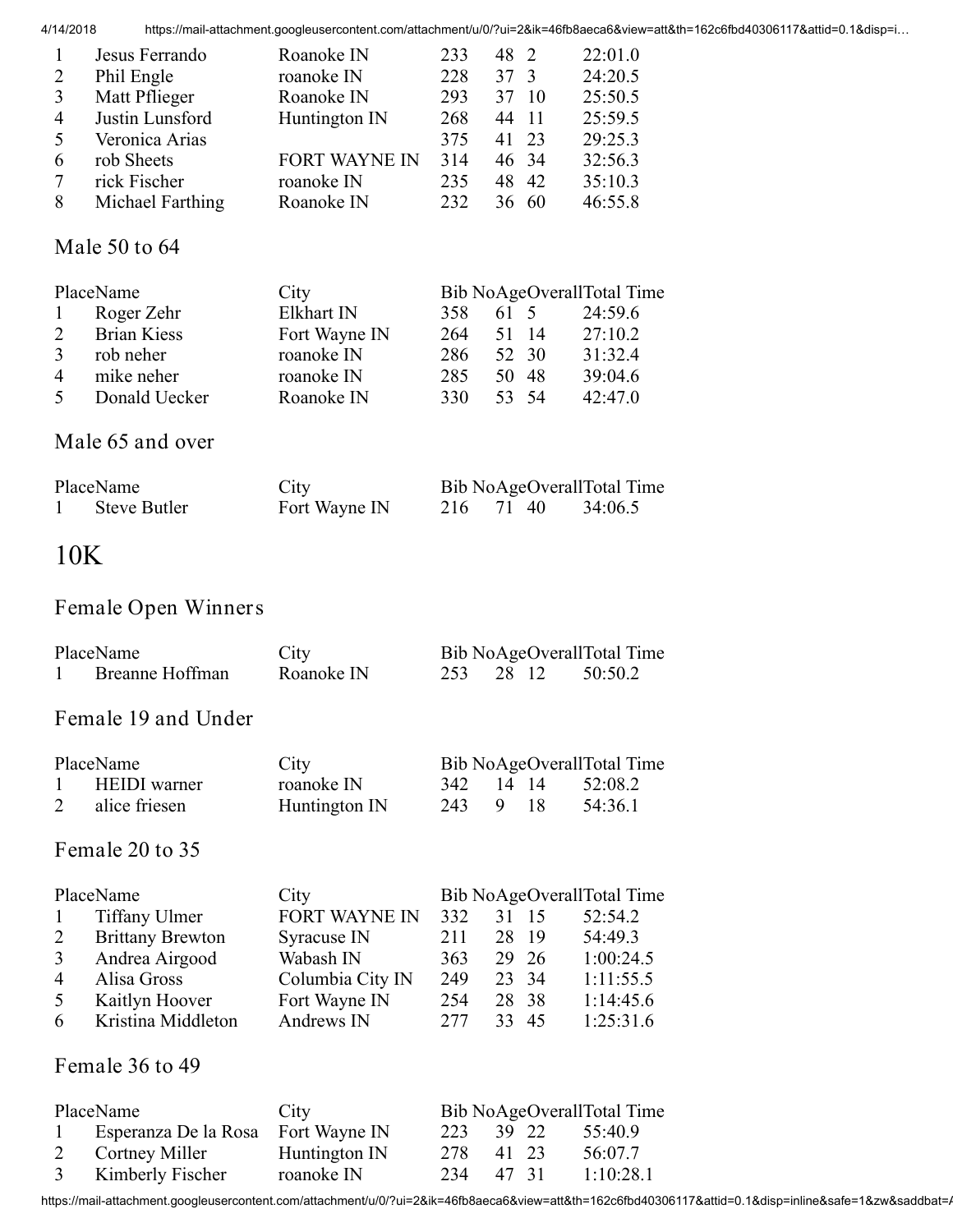|  | 4 Rebecca Frazier | Fort Wayne IN |  | 241 48 36 | 1:13:43.1 |
|--|-------------------|---------------|--|-----------|-----------|
|--|-------------------|---------------|--|-----------|-----------|

#### Female 50 to 64

| 1<br>$\overline{2}$<br>$\overline{3}$<br>4<br>5<br>6<br>7<br>8<br>9<br>10 | PlaceName<br>MALISSA COCKMANFort Wayne IN<br><b>Christine Hutchins</b><br>vicki cale<br>Colleen Marshall<br>Jenny FLANIGAN<br>Susan Ziherl<br>Joni Wyatt<br>Shelly Reinhard<br>deb neher<br>Tammi Vore | City<br><b>FORT WAYNE IN</b><br><b>Bluffton IN</b><br>Fort Wayne IN<br><b>ROANOKE IN</b><br>Fort Wayne IN<br>Roanoke IN<br><b>Bluffton IN</b><br>roanoke IN<br>Fort Wayne IN | 218<br>258<br>217<br>271<br>237<br>359<br>355<br>303<br>283<br>337 | 63<br>55<br>51<br>58<br>52<br>56<br>64<br>52<br>51 | 27<br>28<br>30<br>32<br>35<br>37<br>39<br>40<br>41<br>54 43 | Bib NoAgeOverallTotal Time<br>1:01:04.9<br>1:02:24.1<br>1:10:27.5<br>1:10:28.6<br>1:13:06.7<br>1:13:46.5<br>1:15:40.1<br>1:20:57.2<br>1:21:06.9<br>1:22:57.5 |
|---------------------------------------------------------------------------|--------------------------------------------------------------------------------------------------------------------------------------------------------------------------------------------------------|------------------------------------------------------------------------------------------------------------------------------------------------------------------------------|--------------------------------------------------------------------|----------------------------------------------------|-------------------------------------------------------------|--------------------------------------------------------------------------------------------------------------------------------------------------------------|
|                                                                           | Male Open Winners                                                                                                                                                                                      |                                                                                                                                                                              |                                                                    |                                                    |                                                             |                                                                                                                                                              |
| 1                                                                         | PlaceName<br><b>Bradley Prather</b><br>Male 19 and Under                                                                                                                                               | City<br>Roanoke IN                                                                                                                                                           | 296                                                                |                                                    | 46 1                                                        | Bib NoAgeOverallTotal Time<br>35:38.7                                                                                                                        |
| 1                                                                         | PlaceName<br><b>OWEN</b> Sheets                                                                                                                                                                        | City<br><b>FORT WAYNE IN</b>                                                                                                                                                 | 313                                                                |                                                    | 10 29                                                       | Bib NoAgeOverallTotal Time<br>1:05:50.4                                                                                                                      |
| $\overline{2}$                                                            | noah warner                                                                                                                                                                                            | roanoke IN                                                                                                                                                                   | 344                                                                |                                                    | 13 33                                                       | 1:11:09.9                                                                                                                                                    |
|                                                                           | Male 20 to 35                                                                                                                                                                                          |                                                                                                                                                                              |                                                                    |                                                    |                                                             |                                                                                                                                                              |
| $\mathbf{1}$<br>2<br>3<br>4                                               | PlaceName<br>Adam Dyer<br>Mirnes Hrostic<br>Drew Brewton<br>Adam Papp                                                                                                                                  | City<br>Fort Wayne IN<br>Fort Wayne IN<br>Syracuse IN<br>Colorado Springs CO290                                                                                              | 362<br>366<br>212                                                  | 30 3<br>30 5<br>$30 \t 6$<br>29                    | 10                                                          | Bib NoAgeOverallTotal Time<br>42:47.4<br>44:36.6<br>45:53.0<br>49:14.3                                                                                       |
|                                                                           | Male 36 to 49                                                                                                                                                                                          |                                                                                                                                                                              |                                                                    |                                                    |                                                             |                                                                                                                                                              |
| 1<br>2<br>3<br>4<br>5<br>6<br>$\overline{7}$<br>8<br>9                    | PlaceName<br>Juan Salazar<br>Jeff Junk<br>Bani Salazar<br>Damon Greven<br>Ryan Rochester<br>Eduardo Santoscoy<br>Jason Witzigreuter<br><b>Jesse Stanton</b><br>jared friesen                           | City<br>Fort Wayne IN<br>Fort Wayne IN<br>Fort Wayne IN<br>Garrett IN<br>Fort Wayne IN<br>Fort Wayne IN<br>Fort Wayne IN<br>Roanoke IN<br>Huntington IN                      | 376<br>263<br>374<br>247<br>307<br>309<br>350<br>320<br>244        | 37 2<br>47<br>38<br>47<br>42<br>43<br>43<br>40     | 4<br>7<br>9<br>11<br>20<br>21<br>24<br>42 25                | Bib NoAgeOverallTotal Time<br>41:58.0<br>44:12.7<br>46:30.8<br>47:42.9<br>50:22.6<br>55:30.7<br>55:32.2<br>57:40.3<br>58:29.9                                |
|                                                                           | Male 50 to 64                                                                                                                                                                                          |                                                                                                                                                                              |                                                                    |                                                    |                                                             |                                                                                                                                                              |

| PlaceName     | City     |          | Bib NoAgeOverallTotal Time |
|---------------|----------|----------|----------------------------|
| Kirk Robinson | Akron IN | 306 59 8 | 47:28.0                    |

https://mail-attachment.googleusercontent.com/attachment/u/0/?ui=2&ik=46fb8aeca6&view=att&th=162c6fbd40306117&attid=0.1&disp=inline&safe=1&zw&saddbat=/